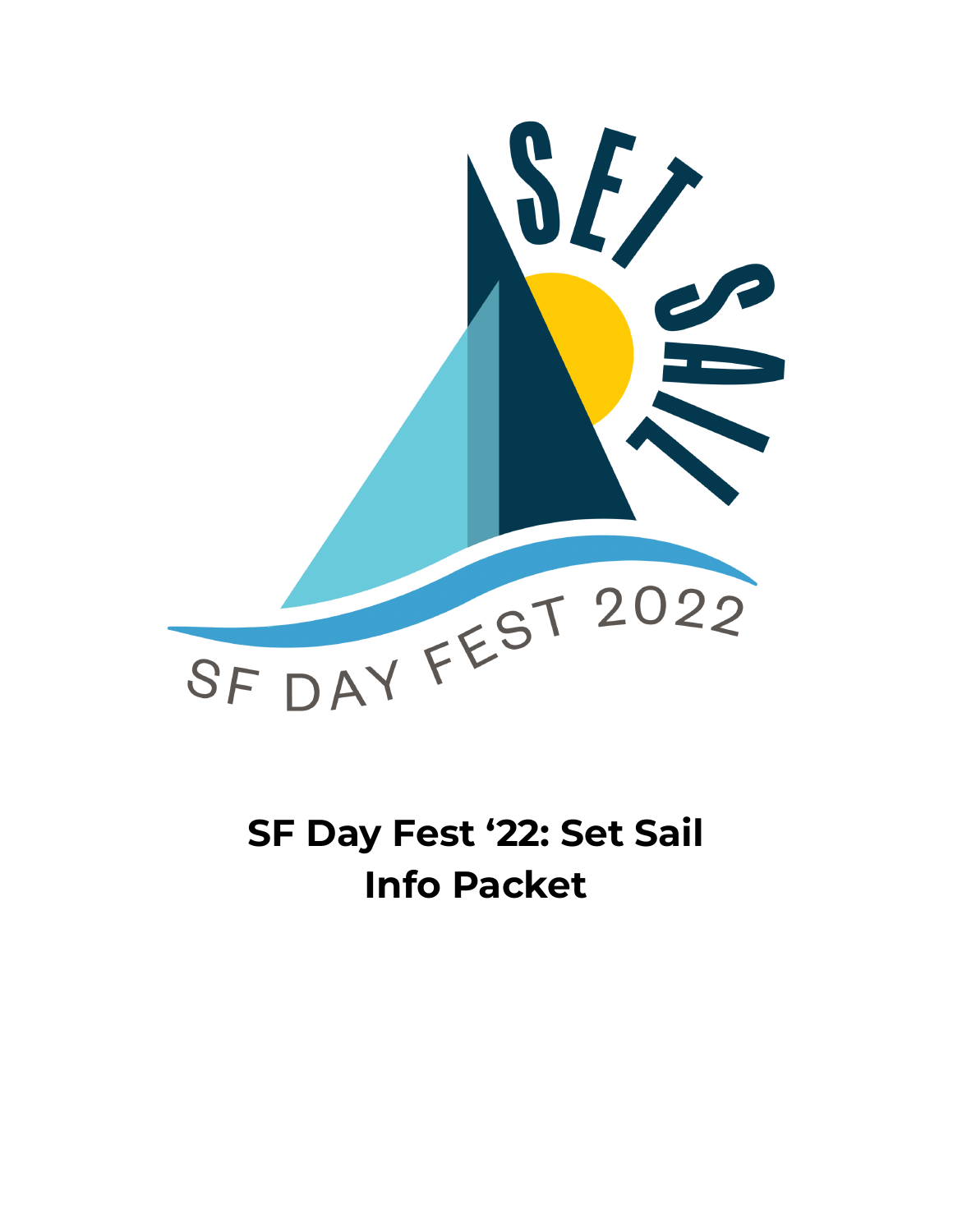## How You Can Support SF Day Fest: Donation Ideas:

| Now:                                                                                                                                                                                                                                                   | Trips & Getaways - Vacation homes, bed and breakfasts, hotels and<br>resorts, sailing or boat experiences, hot air balloon rides, golf                                                                                                                                                                                                               |
|--------------------------------------------------------------------------------------------------------------------------------------------------------------------------------------------------------------------------------------------------------|------------------------------------------------------------------------------------------------------------------------------------------------------------------------------------------------------------------------------------------------------------------------------------------------------------------------------------------------------|
| $\Box$ Sponsor the event - Page 3<br>$\Box$ Donate an item - Page 4                                                                                                                                                                                    | getaways, ski getaways, and other unique experiences<br>□ Count-Me-Ins - Movie nights, cooking classes for students, cocktail<br>parties, wine tastings, and group hikes for adults. If you have an idea,                                                                                                                                            |
| February:                                                                                                                                                                                                                                              | please contact our Director of Events, Amber Baker (abaker@sfday.org).<br><b>Derforming Arts</b> - Tickets to opera, symphony, ballet, comedy, plays,                                                                                                                                                                                                |
| □ Wine & Spirits Drive at student drop-off the week of Jan.31 - Feb.<br>4. Donate a bottle from your personal collection for the online<br>auction<br>□ Ticket purchasing opens Feb. 11, 2022<br>□ Donate all auction items on or before Feb. 18, 2022 | musicals<br>□ Great Services - personal chef, massages, personal organizer,<br>catering, personal trainer, photographer, florist, spa and salon<br>services, music lessons, etc.<br><b>Q Hottest Gadgets</b> - iPad, iPad mini, Kindle, other tablets, Fitbit or other<br>fitness trackers, GoPro, etc.Apple, watch, VR headsets, Aura ring          |
| March:                                                                                                                                                                                                                                                 | □ Sports, Sporting Events, and Memorabilia - Tickets to local sports<br>games: Stanford, Cal, Warriors, Sharks, Niners, Giants, A's,<br>Earthquakes, rounds of golf or tennis, professional instructions, riding                                                                                                                                     |
| □ Online Auction opens March 12 at 9:00am.<br>□ Sign up for Student and Parent Count-Me-Ins, getaways,<br>performing arts tickets, dining, fitness/spa packages, and much<br>more!<br>□ Sponsorship opportunities still available!                     | lessons, skiing lessons, autographed items, certificates for fitness<br>classes, etc.<br>$\Box$ Food & Drink - Bottles of wine or spirits (we will hold a wine & spirits<br>drive in February), gourmet foods, cooking lessons, dining, & wine<br>experiences                                                                                        |
| $\star$ Most important, please join us at this year's benefit:<br>March 19 at 6:30pm at The Mission Rock Resort -<br>For one special evening, dress up and party with friends in support<br>of our community<br>★ Donate to Raise the Paddle           | <b>Gift Certificates</b> - To your favorite local restaurants, stores, or<br>activities<br><b>Unique Experiences</b> - Behind-the-scenes tours, private screenings,<br>chef-prepared dinners<br>$\Box$ SF Day Finds - Household items in new or slightly used condition that<br>you are no longer using. ie. handbags, youth bikes<br><b>Jewelry</b> |

### SF Day Fest 2022 FAQ's

#### **What is SF Day Fest?**

SF Day Fest is a community-building event that brings together SF Day parents/guardians, faculty, and staff to celebrate and benefit the Discounted Tuition program and raise funds for strategic initiatives. This year's theme is *Set Sail*, and the event will be held Saturday, March 19 at The Mission Rock Resort.

#### **What does SF Day Fest support?**

Proceeds from the auction support our Discounted Tuition program. Raise-the-Paddle supports our Diversity, Equity, and Inclusion programs.

#### **What is the difference between the Annual Fund and SF Day Fest?**

Like all independent schools, SF Day relies on philanthropic support to balance its budget and support the people and programs that make our school so special. Annual Fund dollars, which cover 10% of the operating budget, are typically unrestricted and therefore allow us to attract and retain outstanding faculty, invest in our curriculum, and provide the best possible learning environment for our students each year. SF Day Fest is an opportunity to socialize and build community while also raising funds directed to Discounted Tuition and Diversity, Equity, and Inclusion programs. SF Day Fest contributes approximately 1% to the operating budget each year.

#### **Is there a cost to attend? Are sponsors needed?**

Full-priced tickets are \$175 per person and will be available for purchase in February. Discounted tickets are available online prior to the event for families receiving discounted tuition. There are a variety of sponsorship levels that include sponsorship of faculty and staff to attend, and underwriting. Because ticket prices do not cover the full cost of the evening, sponsors are needed to enable SF Day faculty and staff to attend free of charge.

#### **How many people attend SF Day Fest?**

Typically about 325+ parents, guardians, faculty, and staff attend SF Day Fest each year.

#### **What should I wear? What about seating? Do I bring my children?**

Attire ranges from cocktail to semi-formal, and we encourage guests to wear whatever they feel most comfortable in. Many guests come in festive or themed attire. For *Set Sail* that could be your favorite sailing-inspired outfit, a captain's costume, or a glamorous evening gown. Seating is available throughout the space. Dinner consists of passed hors d'oeuvres and an entree station for grazing. SF Day Fest is an adults-only evening.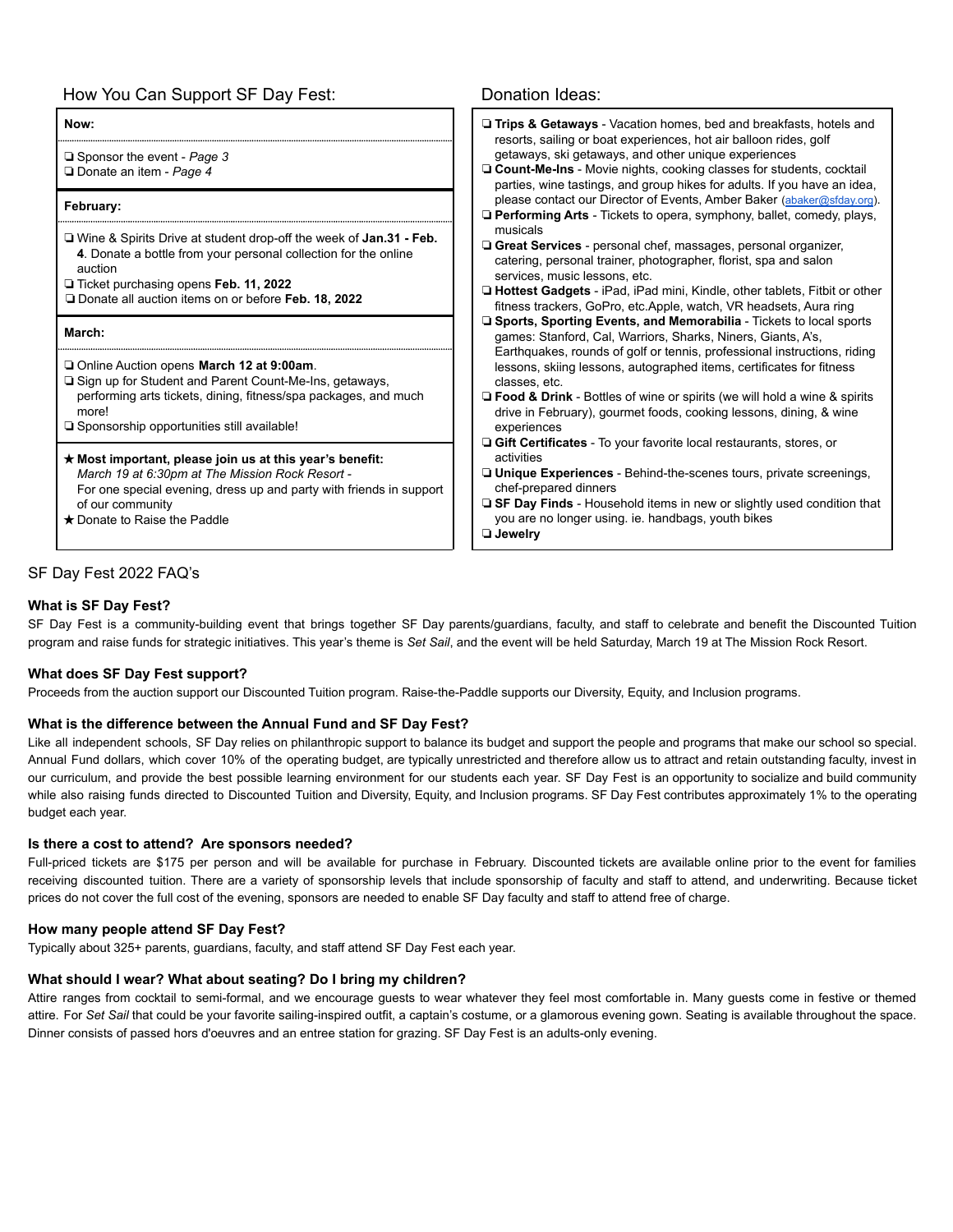# **Sponsorship Opportunities**

We invite you to consider sponsoring SF Day Festival. Because ticket prices cover only a portion of the cost of food, sponsors are needed to help cover the bar, venue, AV needs, entertainment, music, decor, and to allow faculty and staff to attend free of charge. All sponsors will be recognized in the event materials. Thank you for your generous support!

|                                                                                                                                                                                                                                                                      | The tax-deductible amount of an underwriting contribution is the total less the value of any included tickets that are used (\$175 per person). Please be<br>advised if you give through a donor advised fund or private foundation that tickets are more than an incidental benefit and you should consult your |  |  |
|----------------------------------------------------------------------------------------------------------------------------------------------------------------------------------------------------------------------------------------------------------------------|------------------------------------------------------------------------------------------------------------------------------------------------------------------------------------------------------------------------------------------------------------------------------------------------------------------|--|--|
|                                                                                                                                                                                                                                                                      |                                                                                                                                                                                                                                                                                                                  |  |  |
|                                                                                                                                                                                                                                                                      |                                                                                                                                                                                                                                                                                                                  |  |  |
| □ I/We are not able to attend but would like to support the SF Day Fest.                                                                                                                                                                                             |                                                                                                                                                                                                                                                                                                                  |  |  |
|                                                                                                                                                                                                                                                                      | Expiration Date expansion of the security Code expiration Date expiration Date expiration Date expiration of the security Code experiments are seen as a security Code of the security Code of the security Code of the securi                                                                                   |  |  |
|                                                                                                                                                                                                                                                                      | Name on Card <b>Contract Contract Contract Contract Contract Contract Contract Contract Contract Contract Contract Contract Contract Contract Contract Contract Contract Contract Contract Contract Contract Contract Contract C</b>                                                                             |  |  |
| □ Credit Card (circle one): Visa, Mastercard, AMEX, Discover                                                                                                                                                                                                         | https://sfday.schoolauction.net/setsail/register/ticket_sales                                                                                                                                                                                                                                                    |  |  |
| □ Check enclosed (payable to San Francisco Day School)                                                                                                                                                                                                               | □ Sponsor through our online site:                                                                                                                                                                                                                                                                               |  |  |
| Yes, I/We would like to contribute to SF Day Fest at the following level: \$                                                                                                                                                                                         |                                                                                                                                                                                                                                                                                                                  |  |  |
| Narwhal (\$500)<br>A gift at this level helps defray the cost of the Online<br>Auction and also includes:<br>Two tickets to SF Day Fest<br>$\bullet$<br>Sponsorship of 1 teacher to attend SF Day Fest<br>\$150 of Underwriting<br>$\bullet$                         | Octopus (Unlimited)<br>A gift at any amount is always appreciated, and includes:<br>Sponsor Listing in event materials                                                                                                                                                                                           |  |  |
| Oyster (\$1,500)<br>A gift at this level helps defray the cost of the Dessert & Coffee<br>bar, and also includes:<br>Two tickets to SF Day Fest<br>$\bullet$<br>Sponsorship of 2 teachers to attend SF Day Fest<br>$\bullet$<br>\$1,150 of Underwriting<br>$\bullet$ | Sea Turtle (\$1,000)<br>A gift at this level helps defray the cost of invitations and also<br>includes:<br>Two tickets to SF Day Fest<br>$\bullet$<br>Sponsorship of 1 teacher to attend SF Day Fest<br>$\bullet$<br>\$650 of Underwriting<br>$\bullet$                                                          |  |  |
| Seahorse (\$5,000)<br>A gift at this level helps defray the cost of AV, and also includes:<br>Two tickets to SF Day Fest<br>$\bullet$<br>Sponsorship of 3 teachers to attend SF Day Fest<br>$\bullet$<br>\$2,850 of Underwriting<br>$\bullet$                        | Angelfish (\$2,500)<br>A gift at this level helps defray the cost of event lighting and also<br>includes:<br>Two tickets to SF Day Fest<br>$\bullet$<br>Sponsorship of 2 teachers to attend SF Day Fest<br>$\bullet$<br>\$2,150 of Underwriting                                                                  |  |  |
| Coral (\$10,000)<br>A gift at this level helps defray the cost of the cocktails and<br>beer and also includes:<br>Two tickets to SF Day Fest<br>Sponsorship of 7 teachers to attend SF Day Fest<br>$\bullet$<br>\$9,650 of Underwriting<br>$\bullet$                 | Beluga (\$7,500)<br>A gift at this level helps defray the cost of entertainment and also<br>includes:<br>Two tickets to SF Day Fest<br>$\bullet$<br>Sponsorship of 5 teachers to attend SF Day Fest<br>\$7,150 of Underwriting<br>$\bullet$                                                                      |  |  |
| Dolphin (\$15,000)<br>A gift at this level helps defray the cost of catering and also includes:<br>Two tickets to SF Day Fest<br>Sponsorship of 10 teachers to attend SF Day Fest<br>$\bullet$<br>\$14,650 of Underwriting                                           | Starfish (\$12,500)<br>A gift at this level helps defray the cost of decor and also includes:<br>Two tickets to SF Day Fest<br>Sponsorship of 8 teachers to attend SF Day Fest<br>$\bullet$<br>\$12,150 of Underwriting<br>$\bullet$                                                                             |  |  |

*financial advisor for how best to recommend a grant in this circumstance.*